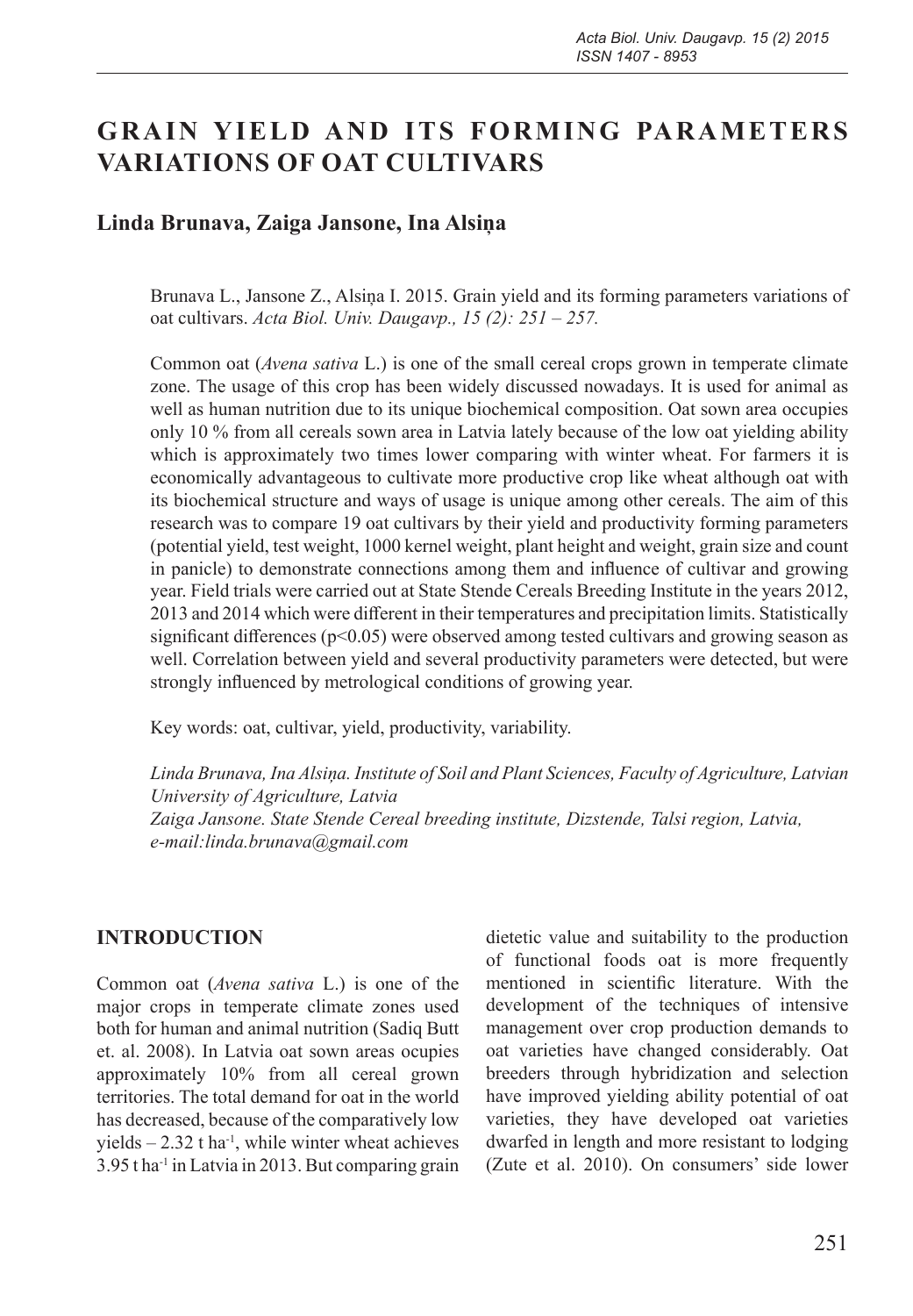*Brunava L., Jansone Z., Alsiņa I.*

| Parameter                          | 2012   | 2013   | 2014     |  |
|------------------------------------|--------|--------|----------|--|
| Humus content, $g \text{ kg}^{-1}$ | 18     | 20     |          |  |
| pH KCl                             | 6.2    | 6.6    | 6.0      |  |
| Phosphorus (P), $mg \, kg^{-1}$    | 42     | 39     |          |  |
| Potassium $(K)$ mg $kg^{-1}$       | 59     | 53     | 63       |  |
| Pre-crop                           | barley | barley | potatoes |  |

Table 1. Soil parameters and pre-crop 2012 – 2014, State Stende CBI

standards are set forward regarding biochemical composition of grain: protein, lipids, β-glucan, starch amount in grain, though dietetic value of oats is just due to these traits (Wood 1997).

Grain yield, test weight and thousand kernel weight are the most important economic traits mentioned by the oat consumers, because the end-product outcome is due to these traits when processing oat grain. Grain productivity is dependent of agro-metrological conditions and individual variety potential (Zute et al. 2010).

The aim of this research was to compare 19 oat cultivars by their yield and productivity forming parameters (potential yield, test weight, 1000 kernel weight, plant height and weight, grain size and count in panicle) to demonstrate connections among them and influence of cultivar and growing year.

# **MATERIAL AND METHODS**

# **Field trials**

The field trials were carried out at State Stende Cereals Breeding Institute (State Stende CBI) using 19 oat genotypes (int. al. four perspective lines from Latvian breeding program – '32659', '32986', '32584' and '33122') from 2012 to 2014. All agro-technical operations were carried out at optimal terms according to the weather conditions during the vegetation period and depending on the plant development phases. Seed rate was 500 germinate able seeds per 1 m2 . Sowing dates and harvesting dates were dependent on meteorological conditions (sowing date – 28.04., 03.05., 22.04.; harvesting date – 09.08., 07.08., 22.08., according 2012, 2013, 2014). Variants were arranged in four replications with a plot size  $10 \text{ m}^2$  in a randomized block design. The soil of the site was sod-podzolic, its parameters are given in Table 1.

# **Meteorology**

Meteorological conditions in their mean daily temperature and precipitation amount of studied years differed from each other and long term average as well and are performed in Figure 1. The temperature and atmospheric precipitations provided perfect oat field germination in 2013. Precipitations exceeding long term average and sufficient mean daily temperatures in May and June provided good conditions for germination and tillering. But on the same period lower mean daily temperatures and high precipitations in 2014 and 2012, slowed oat growing and flowering, pollination was bothered. Low sum of precipitation and mean daily temperature close to long term average in 2013 in July and August ripened oat grains and gave excellent yield, while in 2014 mean daily temperature was higher than long term average and with the lack of precipitation in July caused stress for oat plants. The harvesting in 2012 and 2014 were delayed approximately by week because of heavy rainfalls at first two decades of August. Strong wind gusts in all studied years through all vegetation period provided perfect conditions for stem lodging.

# **Grain yield, grain yield components**

Before harvesting there were taken bundle examples containing plants from  $0.125$  m<sup>2</sup> large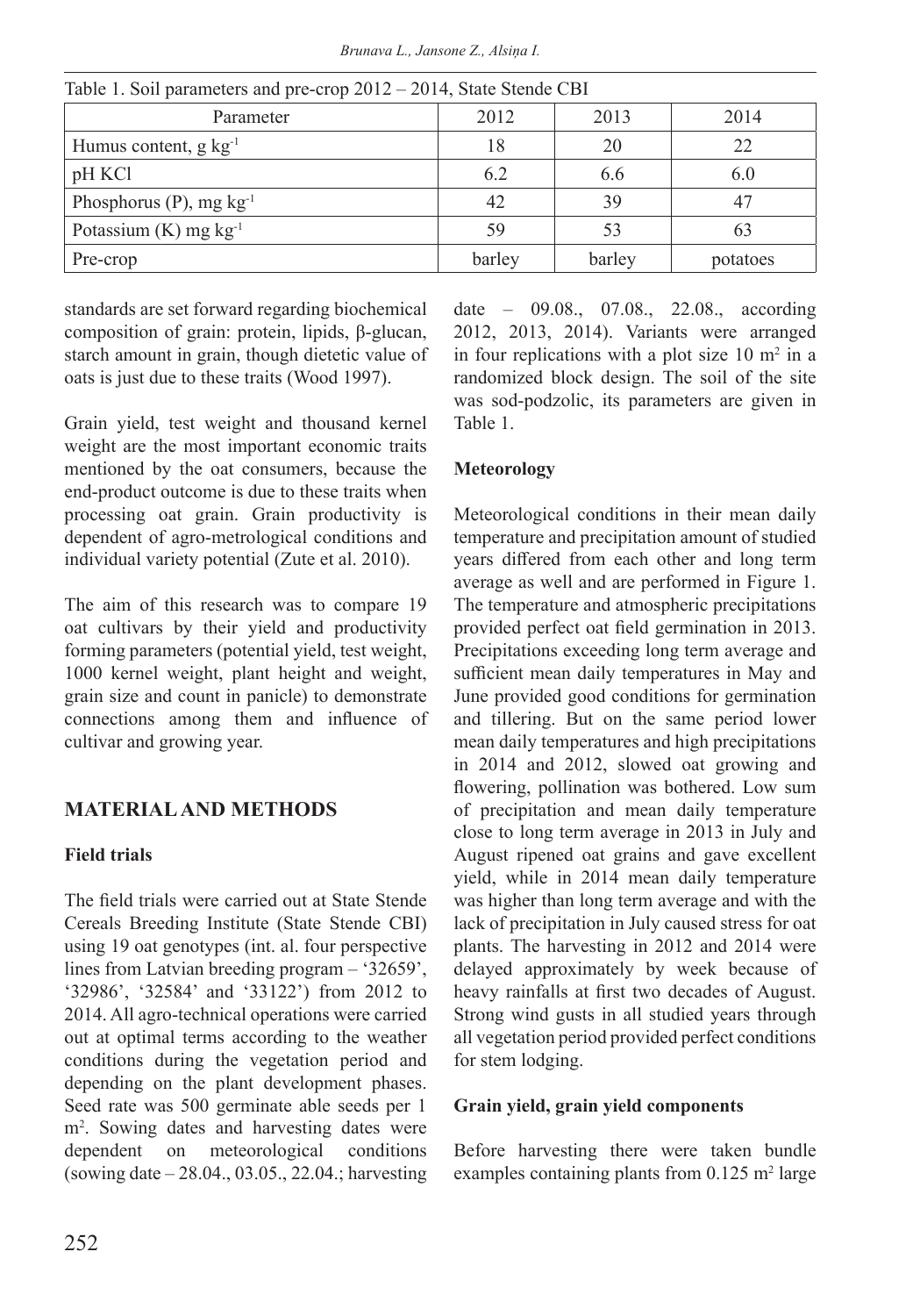areas from each cultivar and replication. All plants were counted and achieved amount of productive and unproductive tillers. 10 plants from each bundle were measured to receive plant and panicle height. Panicle was weighted and grains counted in it to receive grain count in panicle. Thousand kernel weight was detected by standard method LVS EN ISO 520:2011. Yield was measured from  $10 \text{ m}^2$  plot in t ha<sup>-1</sup>. Mean samples from all replications (0.5 kg) were taken for testing kernel size fractions by separator machine SORTIMAT. Cleaned sample of 100 g to be weighed on a balance accurate to 0.01 g and then placed onto the top sieve. The sieving period was set from 3 minutes, recommended by producers. There were used sieves with diameter 2.5 and 2.2 mm. With a weighed batch of 100 g the percentage proportion is then obtained by weighing the individual fractions.

#### **Statistic analysis**

The obtained results were statistically processed by MS Excel program package using the methods of descriptive statistics; arithmetic mean value and standard division were calculated for each measured and calculated parameter. ANOVA procedures were used for data analysis. P-values less than 0.05 were considered to be statistically significant.

### **RESULTS AND DISCUSSION**

#### **Yield**

Yield of studied cultivars were in the limits of 4.51 to 8.86 t ha<sup>-1</sup> and was significantly ( $p$ <0.05) influenced by cultivar and year and are performed in Figure 2. The yield in 2012 and 2014 were significantly (p<0.05) lower comparting with yield observed in 2013. Cultivar 'Laima' were set as standard and yield of this cultivar varied from 5.45 to 7.79 t ha<sup>-1</sup>. In 2012 for 10 cultivars ('Stendes Dārta', '32986', '32584', 'Corona', 'Pergamon', 'Scorpion', 'Aveny', 'Kerstin', 'Freja' and 'Rajtar') yield was significantly (p<0.05) higher comparing with standard. In 2013 there were only 6 cultivars ( 'Corona', 'Pergamon', 'Duffy', 'Scorpion', 'Aveny' and 'Rajtar') with significantly  $(p<0.05)$ higher yields comparing with 'Laima', but in 2014 already 12 cultivars ('32986', '32584', 'Kirovec', 'Corona', 'Pergamon', 'Vendela', '33122', 'Duffy', 'Scorpion', 'Aveny', 'Kerstin'



Fig. 1. Meteorological conditions during experimental years:  $\Box$  2012,  $\Box$  2013,  $\Box$  2014  $\Box$  LTA, \*LTA – Long term average value of temperature  $\cdots$  2012,  $-\cdot$  2013,  $\cdots$  2014  $\rightarrow$  Long term average value of precipitation.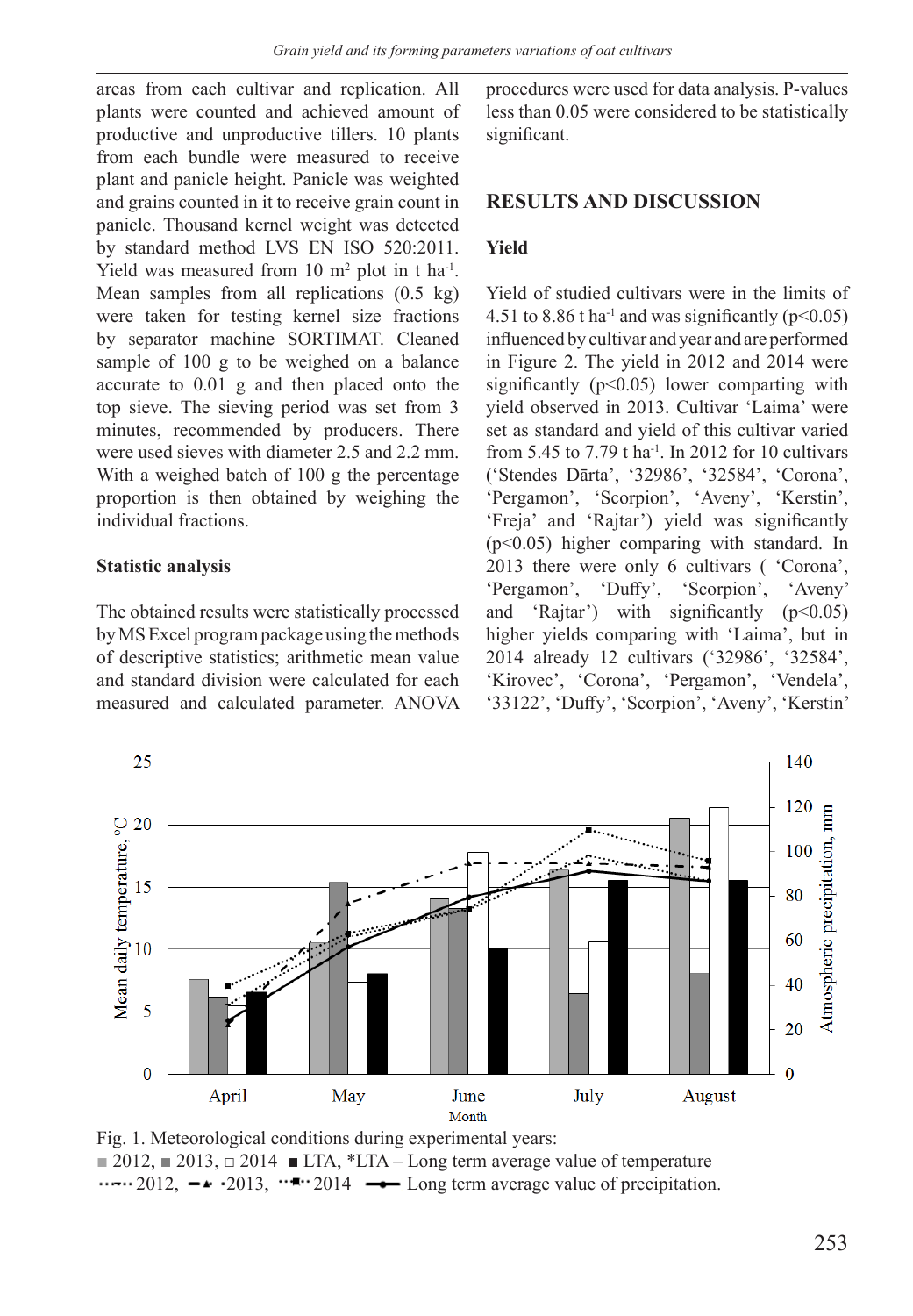and 'Freja'). Significantly (p<0.05) highest yields were observed for cultivars 'Aveny' and 'Rajtar' in 2013 (respectively 8.78 and 8.86 t ha<sup>-1</sup>). With significantly ( $p$ <0.05) lowest yield characterized cultivar 'Arta' in all tested years. Zute et al. (2010) established husked oat yield from year 1993 – 2009 about 5.02 t ha-1.

# **Productivity parameters**

At first we need to speak about plants and tillers per  $m^2$ , describing the productivity of oats (performed in Table 2). Martynial (2008) and Deiss et al., (2014) have mentioned that the number of productive tillers of cereals is dependent on environmental conditions at tiller initiation and the subsequent stages until flowering. According, Spasova et al., 2013, number of plants, productive and unproductive tillers could be dependent on fertilization, growing system and agrometeorological conditions. In this study fertilization and growing system was similar in all studied years, in that reason attention was paid to meteorology in first growing stages. Meteorological conditions in third decade of April and first and second decades of May were different in all studied years. In the year 2013 mean daily temperature and precipitation was close to long term average values in April last decade, but exceeded in May. In that way could be explained differences

between 2012 and 2013 in number of plants and productive tillers per  $m^2$ . Number of plants per 1 m2 significantly (p<0.05) highest was in 2012. But between number of plants in 2013 and 2014 significant differences were not observed. But metrological conditions in 2013 and 2014 were quite different. Lack of moisture in May of 2014 was replaced by high precipitations in June and that was the main difference between 2012 and 2014 influencing plant and tiller amount. Differences among cultivars were observed significant as well ( $p$ <0.05). Number of productive tillers is only one parameter influencing grain yield.

Grain size of cultivar and grain number per panicle could be very important describing oat grain yield. Cultivars with larger grains and more grains per panicle characterizes with higher yields. Differences in grain size were significant  $(p<0.05)$  among tested cultivars and growing season. It is found in literature that in hot and dry conditions at grain filling process content of smaller grains increases (Dolferus et al. 2011). Year 2014 characterizes with extremely high mean daily temperatures in July, but the highest small grain proportion was detected in 2012, when July was the coldest. In 2012 the number of plants was significantly higher and there were higher competition for nutrients in soil among separate plants increasing number



 $\blacksquare$  2012  $\blacksquare$  2013  $\Box$  2014

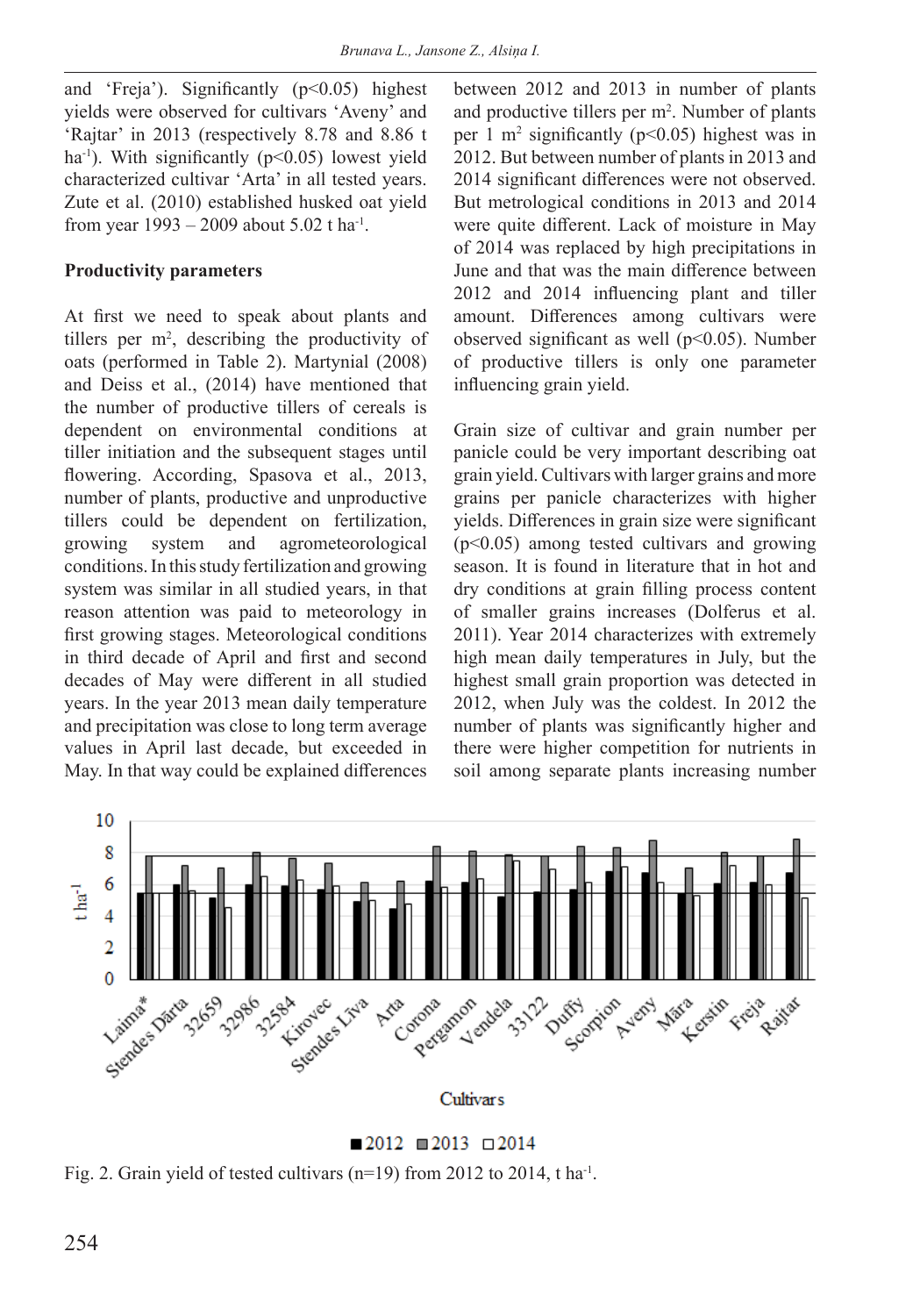| Table 2. Measured parameters of tested cultivars ( $n=19$ ) from 2012 to 2014<br>Parameter | Year | Average by<br>cultivars | $\mathrm{LSD}_{_{0.05}}$ |
|--------------------------------------------------------------------------------------------|------|-------------------------|--------------------------|
|                                                                                            | 2012 | 469.37                  |                          |
| Number of plants, per 1 m <sup>2</sup>                                                     | 2013 | 388.21                  | 20.62                    |
|                                                                                            | 2014 | 380.32                  |                          |
|                                                                                            | 2012 | 453.37                  |                          |
| Number of productive tillers, per 1 m <sup>2</sup>                                         | 2013 | 379.16                  | 22.54                    |
|                                                                                            | 2014 | 471.79                  |                          |
| Number of unproductive tillers, per 1 m <sup>2</sup>                                       | 2012 | 198.63                  | 13.67                    |
|                                                                                            | 2013 | 50.74                   |                          |
|                                                                                            | 2014 | 59.47                   |                          |
| Plant height, cm                                                                           | 2012 | 108.56                  | 1.86                     |
|                                                                                            | 2013 | 105.63                  |                          |
|                                                                                            | 2014 | 111.01                  |                          |
| Panicle length, cm                                                                         | 2012 | 17.34                   | 0.33                     |
|                                                                                            | 2013 | 16.10                   |                          |
|                                                                                            | 2014 | 16.42                   |                          |
| Number of grains per panicle                                                               | 2012 | 65.22                   | 2.97                     |
|                                                                                            | 2013 | 60.36                   |                          |
|                                                                                            | 2014 | 68.00                   |                          |
| Thousand kernel weight, g                                                                  | 2012 | 36.98                   | 0.32                     |
|                                                                                            | 2013 | 39.90                   |                          |
|                                                                                            | 2014 | 37.53                   |                          |
| Weight of one panicle, g                                                                   | 2012 | 5.90                    | 0.34                     |
|                                                                                            | 2013 | 5.31                    |                          |
|                                                                                            | 2014 | 4.82                    |                          |
| Grain size $>2.5$ mm, %                                                                    | 2012 | 58.67                   |                          |
|                                                                                            | 2013 | 61.68                   | 1.04                     |
|                                                                                            | 2014 | 58.17                   |                          |
| Grain size $2.2$ -2.5 mm, $\%$                                                             | 2012 | 30.96                   | 0.89                     |
|                                                                                            | 2013 | 33.30                   |                          |
|                                                                                            | 2014 | 34.85                   |                          |
| Grain size $\leq$ 2.2 mm, %                                                                | 2012 | 10.36                   | 0.34                     |
|                                                                                            | 2013 | 5.02                    |                          |
|                                                                                            | 2014 | 6.99                    |                          |

Table 2. Measured parameters of tested cultivars (n=19) from 2012 to 2014

All tested parameters were significant between years and cultivars at the level of p<0.05.

\* Abbreviators used in correlation test.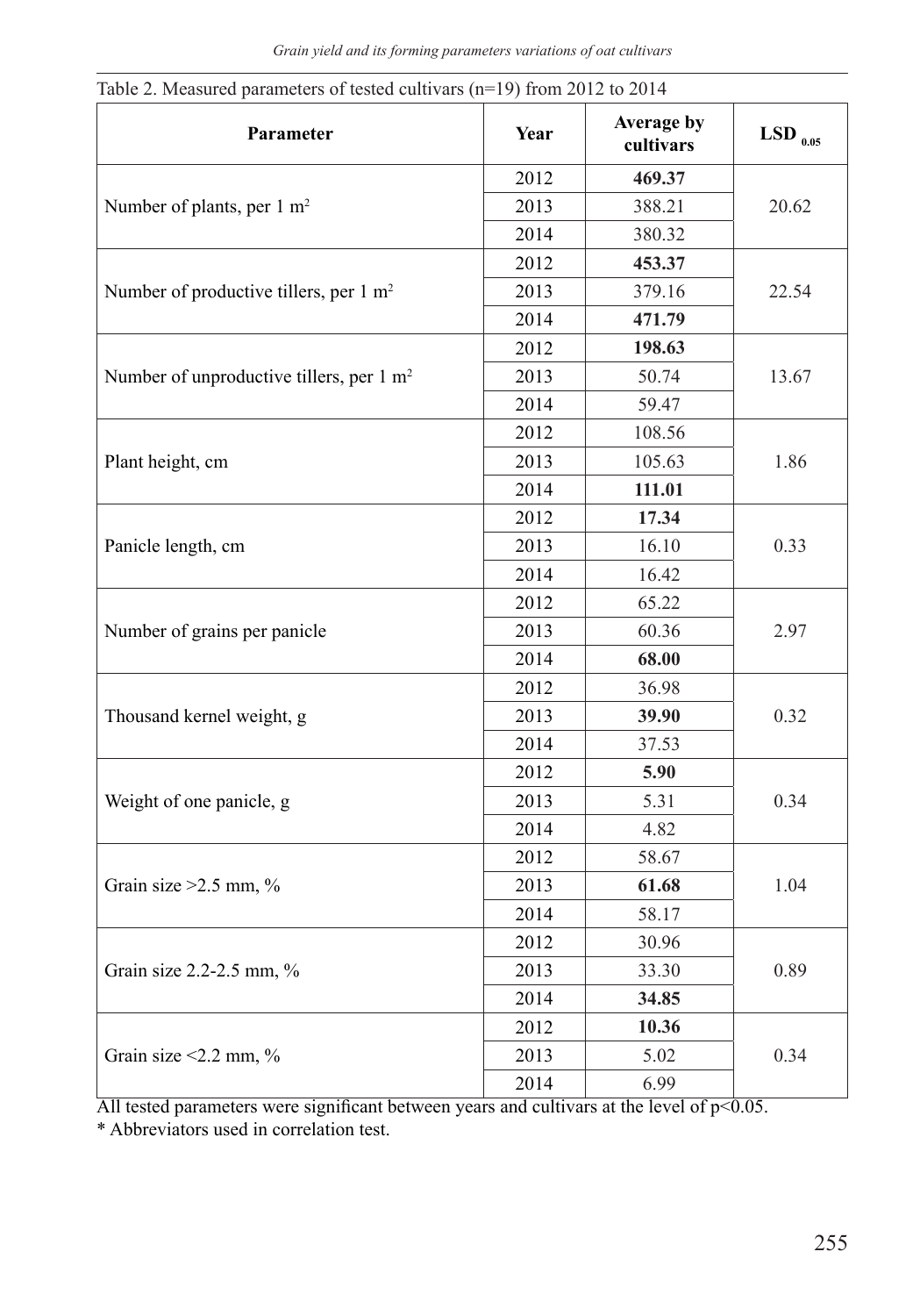of unproductive tillers too. De Almera et. al. (2003) have found out that plant density does not influence oat grain yield similar our experiment when highest number of plants per  $m<sup>2</sup>$  in 2012 gave lower yields comparing with 2013, but in 2014 when plant density was similar to 2013 differences between yields were significant  $(p<0.05)$ .

# **Correlative connections among yield and productivity parameters**

Correlation among measured parameters (performed in Fig. 3) showed significant (p<0.05) linear negative correlation to yield and plant height in the years of 2012 and 2013 (r=- 0.475 (2012); r=-761 (2013) >  $r_{0.05}$ =0.456), but in 2014 correlation was not significant (r=-0.376  $\langle r_{0.05} = 0.456$ . There is no literature describing that smaller sized cultivars characterizes with higher yield, but Berry et al. 2004 has mentioned that breeding programs use dwarf forms of wheat to increase lodging resistance

and preserve high yields. In 2013 regression equation shows that in 57% of cases changes in yield could be explained by plant height. Decrease in plant height will increase oat grain yield. Such connection could be explained by the choice of cultivars, using larges amount of cultivars could give different results.

Significant ( $p<0.05$ ) linear negative correlation of yield and grain size  $(2.2 - 2.0)$  was observed in all studied years (r=-0.529 (2012); r=-638 (2013); r=-522 (2014) >  $r_{0.05}$ =0.456). Impact of larger small grain fraction proportion is one of the main reasons decreasing yielding ability of oat cultivar.

There were observed significant correlations among several parameters, but they didn't remain between tested years, which could be explained with each year individuality in meteorological conditions, but it is not proved in scientific literature.



Fig.3. Effect of plant height on oat grain yield.



Fig. 4. Effect of grain size (2.2-2.0 mm) on oat grain yield.